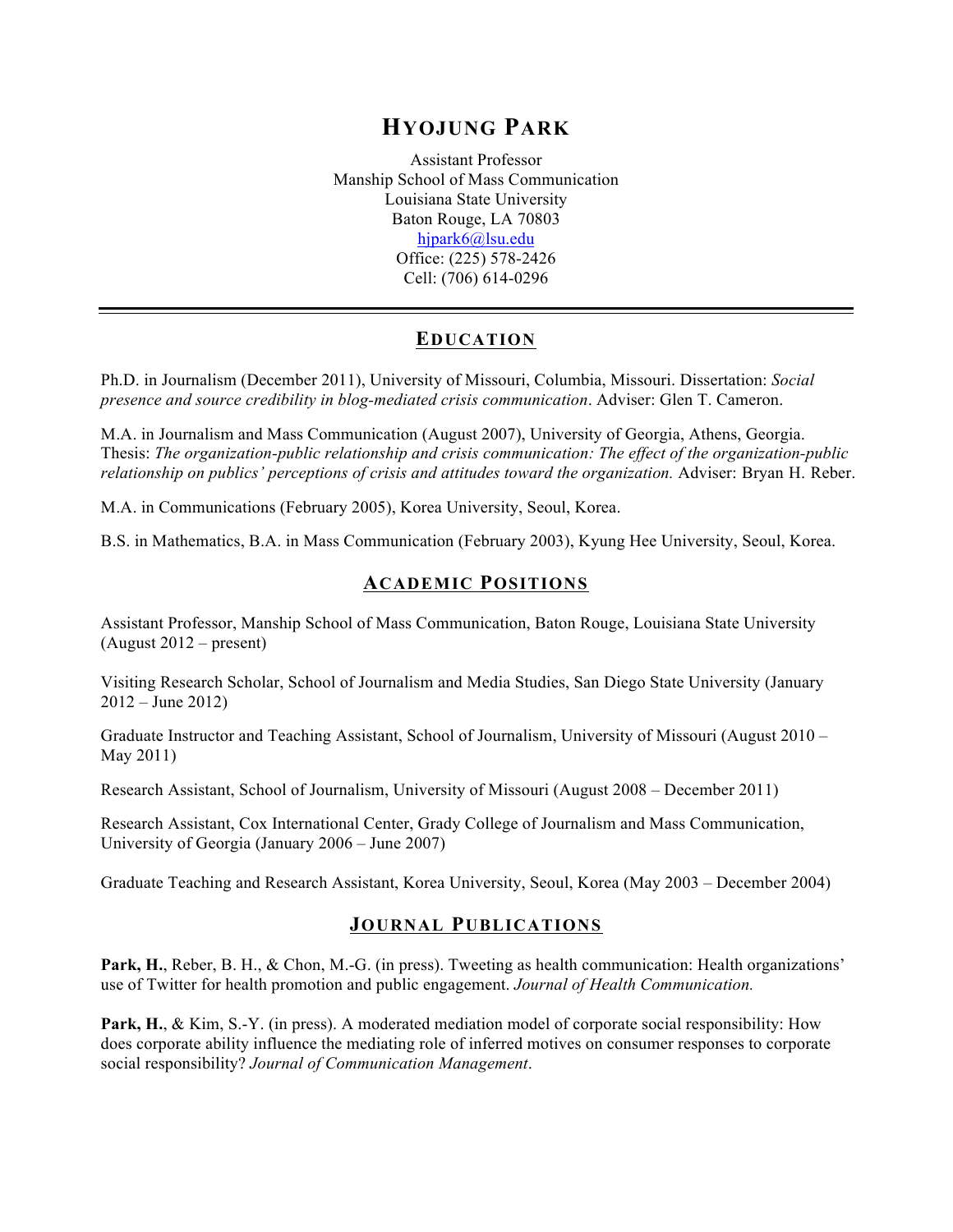Lee, J., **Park, H.**, & Wise, K. (2014). Brand interactivity and its effects on the outcomes of advergame play. *New Media & Society, 16*(8), 1268-1286.

**Park, H.**, & Cameron, G. T. (2014). Keeping it real: Exploring the roles of conversational human voice and source credibility in crisis communication via blogs. *Journalism & Mass Communication Quarterly, 91*(3), 487-507.

**Park, H.**, & Lee, H. (2013). Show us you are real: The effect of human versus organizational presence on online relationship building through social networking sites. *Cyberpsychology, Behavior, and Social Networking, 16*(4), 265-271.

Lee, H., & **Park, H.** (2013). Testing the impact of message interactivity on relationship management and organizational reputation. *Journal of Public Relations Research, 25*(2), 188-206.

**Park, H.**, Rodgers, S., & Stemmle, J. (2013). Analyzing health organizations' use of Twitter for promoting health literacy. *Journal of Health Communication, 18*(4), 410-425.

Alhabash, S., **Park, H.**, Kononova, A., Chiang, Y., & Wise, K. (2012). Exploring the motivations of Facebook use in Taiwan. *Cyberpsychology, Behavior, and Social Networking, 15*(6), 304-311.

Hong, H., **Park, H.**, Lee, Y., & Park, J. (2012). Public segmentation and government-public relationship building: A cluster analysis of publics in the United States and 19 European countries. *Journal of Public Relations Research, 24*(1), 37-68.

**Park, H., & Reber, B. H. (2011). The organization-public relationship and crisis communication: The effect** of the organization-public relationship on publics' perceptions of crisis and attitudes toward the organization. *International Journal of Strategic Communication, 5*(4), 240-260.

Kim, S.-Y., & **Park, H.** (2011). Corporate social responsibility as an organizational attractiveness for prospective public relations practitioners. *Journal of Business Ethics, 103*(4), 639-653.

**Park, H.**, Rodgers, S., & Stemmle, J. (2011). Health organizations' use of Facebook for health advertising and promotion. *Journal of Interactive Advertising, 12*(1), 62-77.

Wise, K., Alhabash, S., & **Park, H.** (2010). Emotional responses during social information seeking on Facebook. *Cyberpsychology, Behavior, and Social Networking, 13*(5), 555-562.

**Park, H.**, & Reber, B. H. (2010). Using public relations to promote health: A framing analysis of public relations strategies among health associations. *Journal of Health Communication*, *15*(1), 39-54.

**Park, H.**, & Reber, B. H. (2008). Relationship building and the use of Web sites: How *Fortune* 500 corporations use their Web sites to build relationships. *Public Relations Review, 34*(4), 409-411.

Kim, K., **Park, H.**, & Song, I. (2006). Exploring the consequences and values in using cell phones. *The Korean Journal of Journalism and Communication Studies, 50*(1), 60-90.

# **REFEREED CONFERENCE PAPERS**

Kim, Y., & **Park, H.** (2015, August). Is there still a PR problem online? Exploring the effects of different sources and crisis response strategies in online crisis communication via social media. Accepted for presentation at the annual convention of the Association for Education in Journalism and Mass Communication, San Francisco, CA.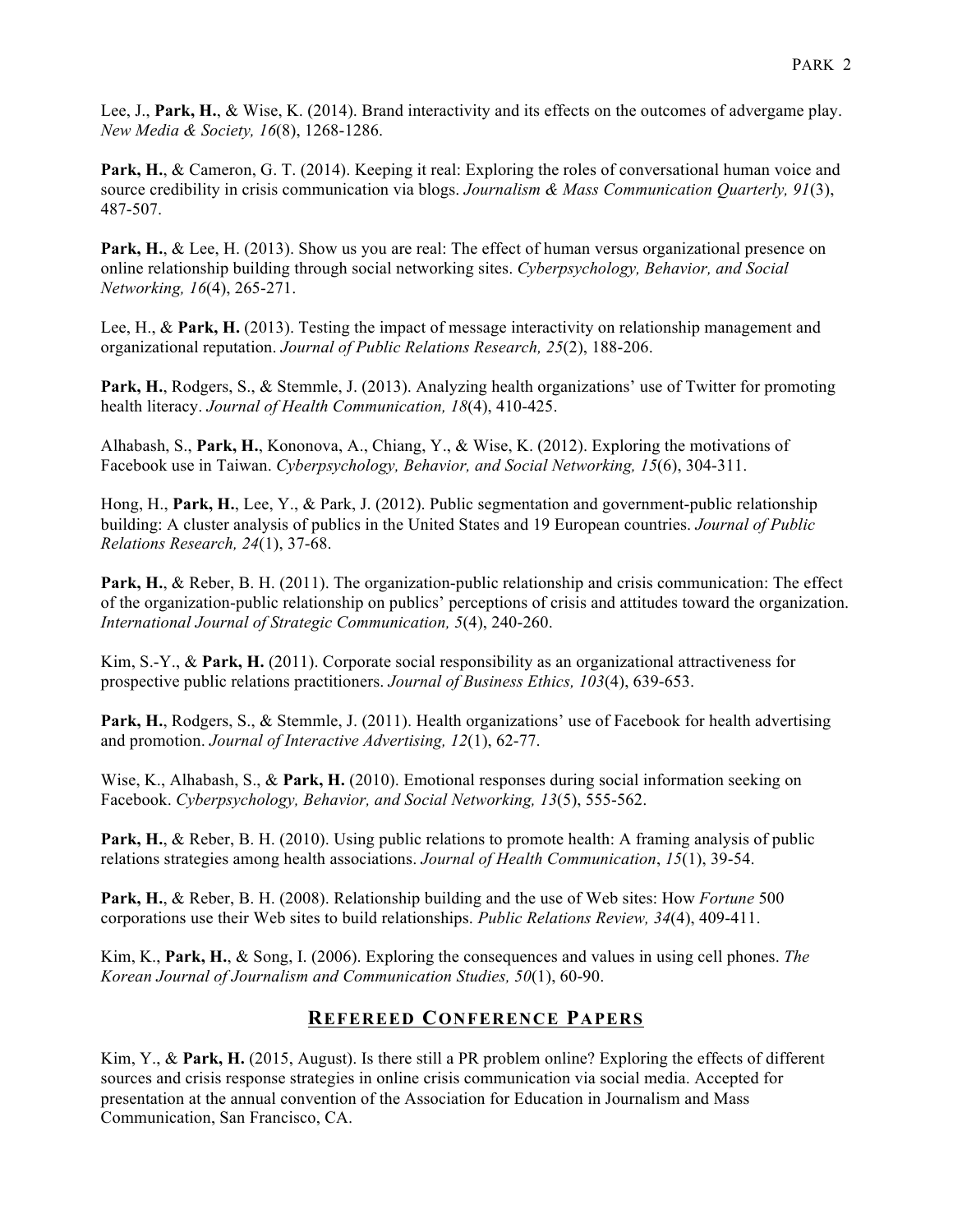Chon, M., & **Park, H.** (2014, August). One does not fit all: Health audience segmentation and prediction of health behaviors. Presented at the annual convention of the Association for Education in Journalism and Mass Communication, Montreal, Canada.

**Park, H.** (2013, March). Credibility of public relations practitioners in social media: Examining the effects of source and message tone on credibility in crisis communication. Presented at the International Public Relations Research Conference, Miami, FL.

**Park, H., & Cameron, G. T. (2012, August). Keeping it real: Exploring the roles of conversational human** voice and source credibility in crisis communication via social media. Presented at the annual convention of the Association for Education in Journalism and Mass Communication, Chicago, IL. **[Second Place: Open Competition]**

Oh, H., & **Park, H.** (2012, August). "We're not the only one with the crisis": Exploring situational variables in an extension of Situational Crisis Communication Theory. Presented at the annual convention of the Association for Education in Journalism and Mass Communication, Chicago, IL.

Johnson, R. A., **Park, H.**, Mazurek, M., Osterlind, S., Cameron, G. T., Carlisle, G. K. M., & McKenney, C. (2012, May). Social media messages about dog ownership among families of children with autism spectrum disorders. Presented at the annual conference of the International Communication Association, Phoenix, AZ.

Alhabash, S., **Park, H.**, Kononova, A., Chiang, Y., & Wise, K. (2011, August). Exploring the motivations of online social network use in Taiwan. Presented at the annual conference of the Association for Education in Journalism and Mass Communication, Saint Louis, MO.

**Park, H.**, Rodgers, S., & Stemmle, J. (2011, May). Health promotion via social media: An analysis of health organizations' use of Facebook in enhancing health literacy. Presented at the annual conference of the International Communication Association, Boston, MA.

**Park, H.**, & Lee, H. (2011, March). The use of human voice as a relationship building strategy on social networking sites. Presented at the International Public Relations Research Conference, Miami, FL. **[Winner: Top Student Paper]**

Park, H., Jeong, J., & Cameron, G. T. (2011, March). A social identity approach to crisis communication: The effect of a group-serving bias on the public's responses to an organizational crisis. Presented at the International Public Relations Research Conference, Miami, FL.

**Park, H.**, & Reber, B. H. (2010, November). Building bridges between corporations and their publics: Does perceived corporate social responsibility influence organization-public relationships? Presented at the annual conference of the National Communication Association, San Francisco, CA. **[Top Three Paper]**

Park, H., Rodgers, S., & Stemmle, J. (2010, August). Analyzing health organizations' use of Twitter for promoting health literacy. Presented at the annual conference of the Association for Education in Journalism and Mass Communication, Denver, CO.

**Park, H.**, & Reber, B. H. (2010, August). Identifying the synergy between corporate social responsibility and organization-public relationships. Presented at the annual conference of the Association for Education in Journalism and Mass Communication, Denver, CO.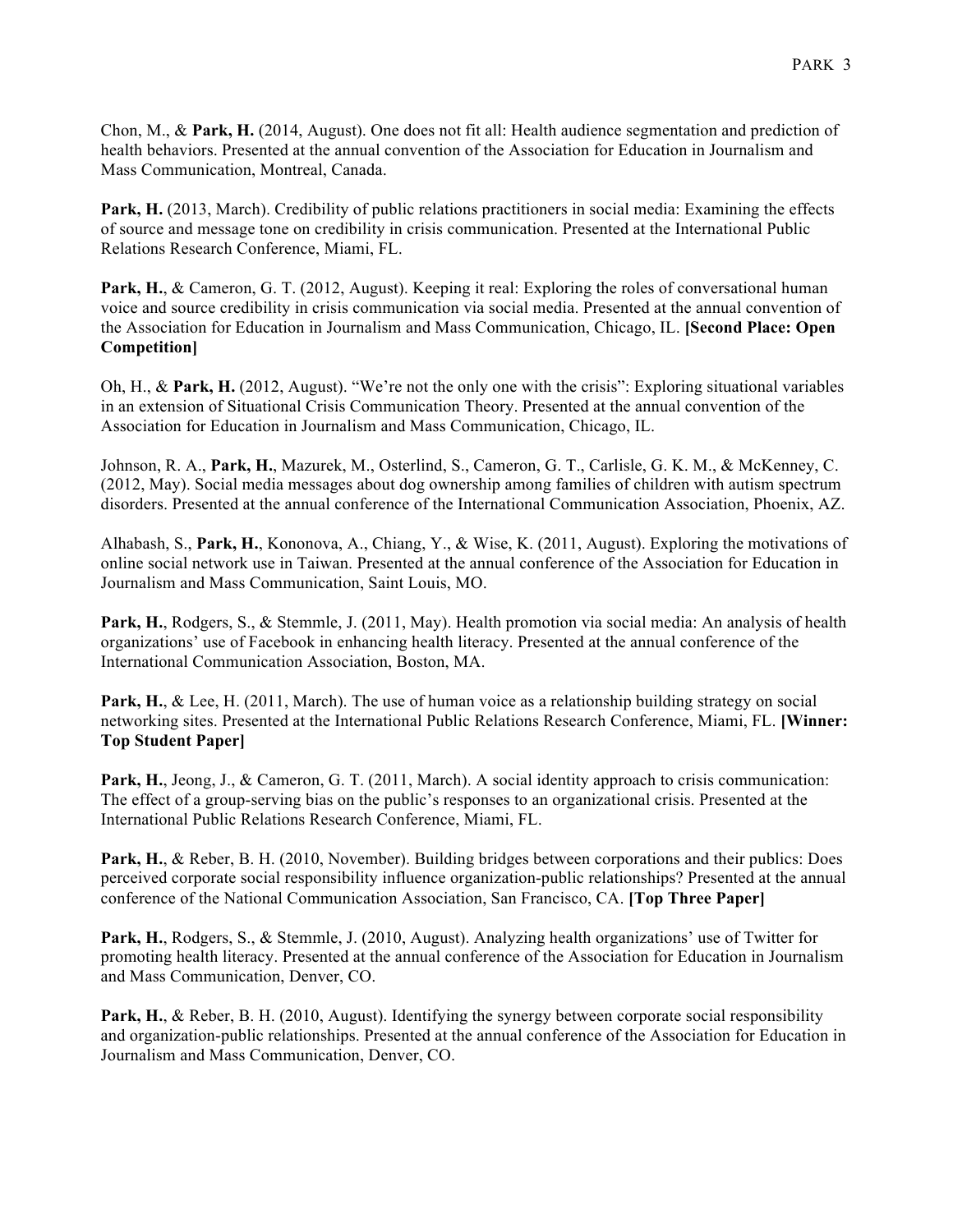Lee, J., **Park, H.**, & Wise, K. (2010, August). Brand interactivity and its effects on the outcomes of advergame play. Presented at the annual conference of the Association for Education in Journalism and Mass Communication, Denver, CO.

Alhabash, S., **Park, H.**, & Lee, Y. (2010, August). Facebook and the self: How self-esteem, satisfaction with life, self-consciousness, and general affect inform motivation and intensity of Facebook use. Presented at the annual conference of the Association for Education in Journalism and Mass Communication, Denver, CO.

Jeong, Y., & **Park, H.** (2010, June). The influence of political, socioeconomic, and cultural superstructures on forming global public interests on the Internet. Presented at the annual conference of the International Communication Association, Singapore.

**Park, H.**, & Reber, B. H. (2010, March). Influence of corporate social responsibility on organization-public relationships, attitudes, and behavioral intentions. Presented at the International Public Relations Research Conference, Miami, FL.

Lee, H., & **Park, H.** (2010, March). Testing the impact of message interactivity on relationship management and organizational reputation. Presented at the International Public Relations Research Conference, Miami, FL.

Park, H., & Kim, S.-Y. (2009, August). Exploring how corporate social responsibility can enhance publics' attitudes, purchase intentions, and supportive behaviors toward an organization. Presented at the annual convention of the Association for Education in Journalism and Mass Communication, Boston, MA. **[Winner: Top Student Paper]**

Alhabash, S., **Park, H.**, & Wise, K. (2009, August). Emotional responses during Facebook use: Two conceptual frameworks. Presented at the annual convention of the Association for Education in Journalism and Mass Communication, Boston, MA. **[Second Place: Faculty Paper]**

Kim, J., Lee, Y., Gardner, E. L., **Park, H.**, & Cameron, G. T. (2009, May). What's in a name? Health literacy leaders say plenty! Presented at the annual conference of the International Communication Association, Chicago, IL.

Kim, S.-Y., & **Park, H.** (2009, May). Corporate social responsibility as an organizational attractiveness/relationship building role for prospective public relations practitioners. Presented at the annual conference of the International Communication Association, Chicago, IL.

**Park, H.**, & Hong, H. (2009, March). From strategic management to policy consensus in a health-related crisis: An analysis of the national salmonella outbreak in the U.S. Presented at the International Public Relations Research Conference, Miami, FL.

Jeong, J., **Park, H.**, Park, N., & Cameron, G. T. (2009, March). Relationship management and failed risk communication as predisposing contingency variables: Explaining grassroots furor over a government food import policy. Presented at the International Public Relations Research Conference, Miami, FL.

**Park, H.**, & Reber, B. H. (2008, May). The organization-public relationship and crisis communication: The effect of the organization-public relationship on publics' perceptions of crisis and attitudes toward the organization. Presented at the annual conference of the International Communication Association, Montreal, Canada.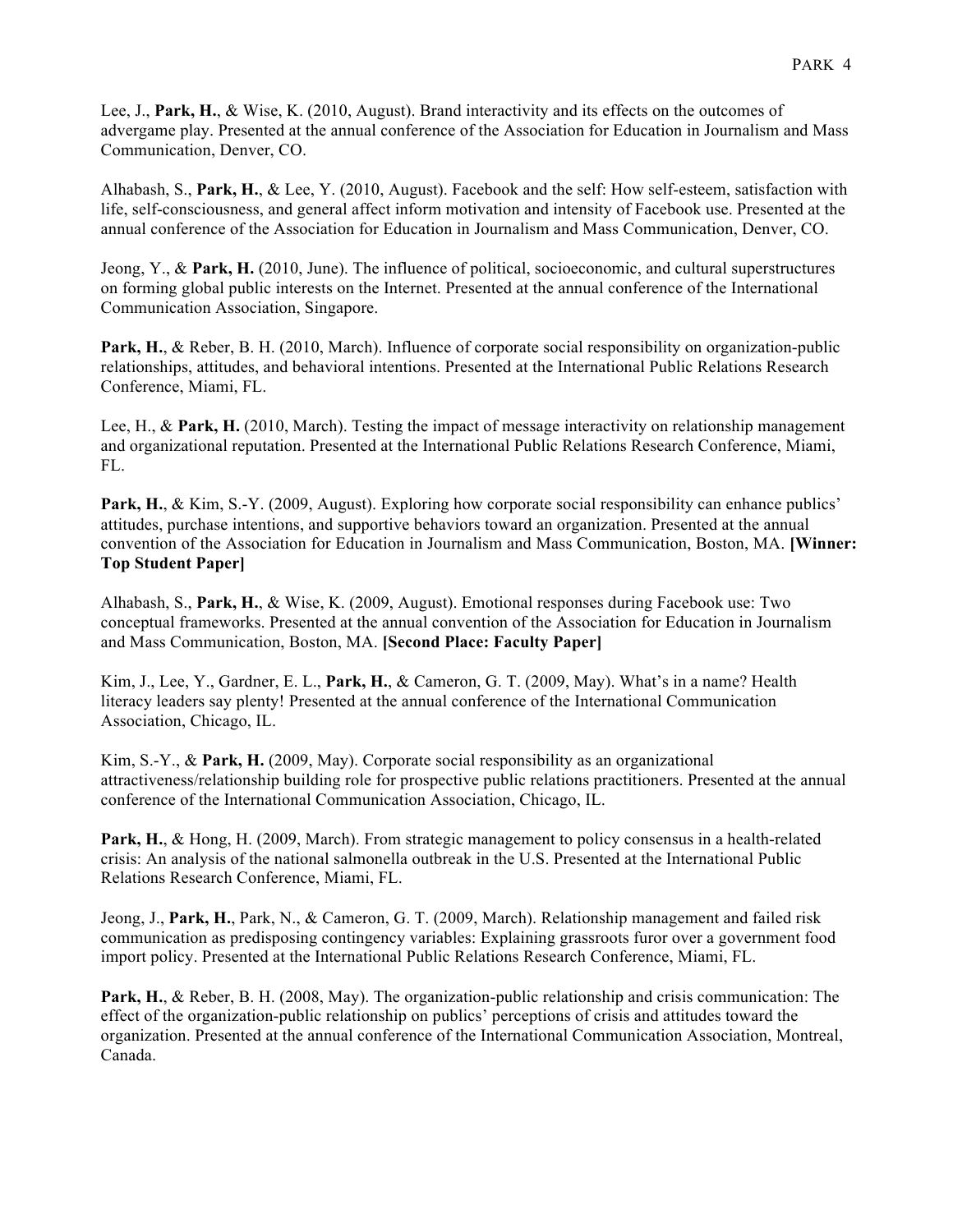**Park, H.**, & Reber, B. H. (2008, May). Using public relations to promote health: A framing analysis of public relations strategies among health associations. Presented at the annual conference of the International Communication Association, Montreal, Canada.

**Park, H.**, & Reber, B. H. (2007, May). Relationship building and the use of Web sites: How *Fortune* 500 corporations use their Web sites to build relationships. Presented at the annual conference of the International Communication Association, San Francisco, CA.

# **ACADEMIC AWARDS & HONORS**

Tiger Athletic Foundation Undergraduate Teaching Award, Louisiana State University, \$1,000 (April 2014)

Second Place Open Competition Paper, Public Relations Division, annual conference of the Association for Education in Journalism and Mass Communication, \$300 (August 2012)

Outstanding Graduate Student Award, Korean American Communication Association, \$200 (August 2011)

University of Miami Top Student Paper Award, 14th annual International Public Relations Research Conference, \$1,000 (March 2011)

Top Three Paper, Public Relations Division, annual conference of the National Communication Association (November 2010)

First Place Visual Poster Award, Public Relations Division, annual conference of the Association for Education in Journalism and Mass Communication (August 2010)

Top Student Paper Award/Kappa Tau Alpha Award, Public Relations Division, annual conference of the Association for Education in Journalism and Mass Communication, \$400 (August 2009)

Second Place Faculty Paper, Communication Technology Division, annual conference of the Association for Education in Journalism and Mass Communication (August 2009)

Top Three Research Paper Award, annual research competition of the Korean Public Relations Association, \$5,000 (May 2009)

Member of Kappa Tau Alpha honor society, Georgia chapter (2007 – present)

#### **REASEARCH GRANTS**

Blue Cross/Blue Shield of Louisiana Professorship in Health Communications, LSU Manship School of Mass Communication, \$8,000 (April 2015). Project: "I pledge to drink responsibly!" The role of message framing and social influence in interactive social media campaign for reducing binge drinking among college students

Community Engaged Research Scholars Program, LSU Center for Community Engagement, Learning, and Leadership, \$1,500 (September 2014). Project: Social pressure in action on social media: Developing strategic messages for the prevention and intervention of collegiate substance abuse

Blue Cross/Blue Shield of Louisiana Professorship in Health Communications, LSU Manship School of Mass Communication, \$8,500 (April 2014). Project: Narrative health messages in social media: Exploring how narratives interplay with the effects of source and message framing in health communication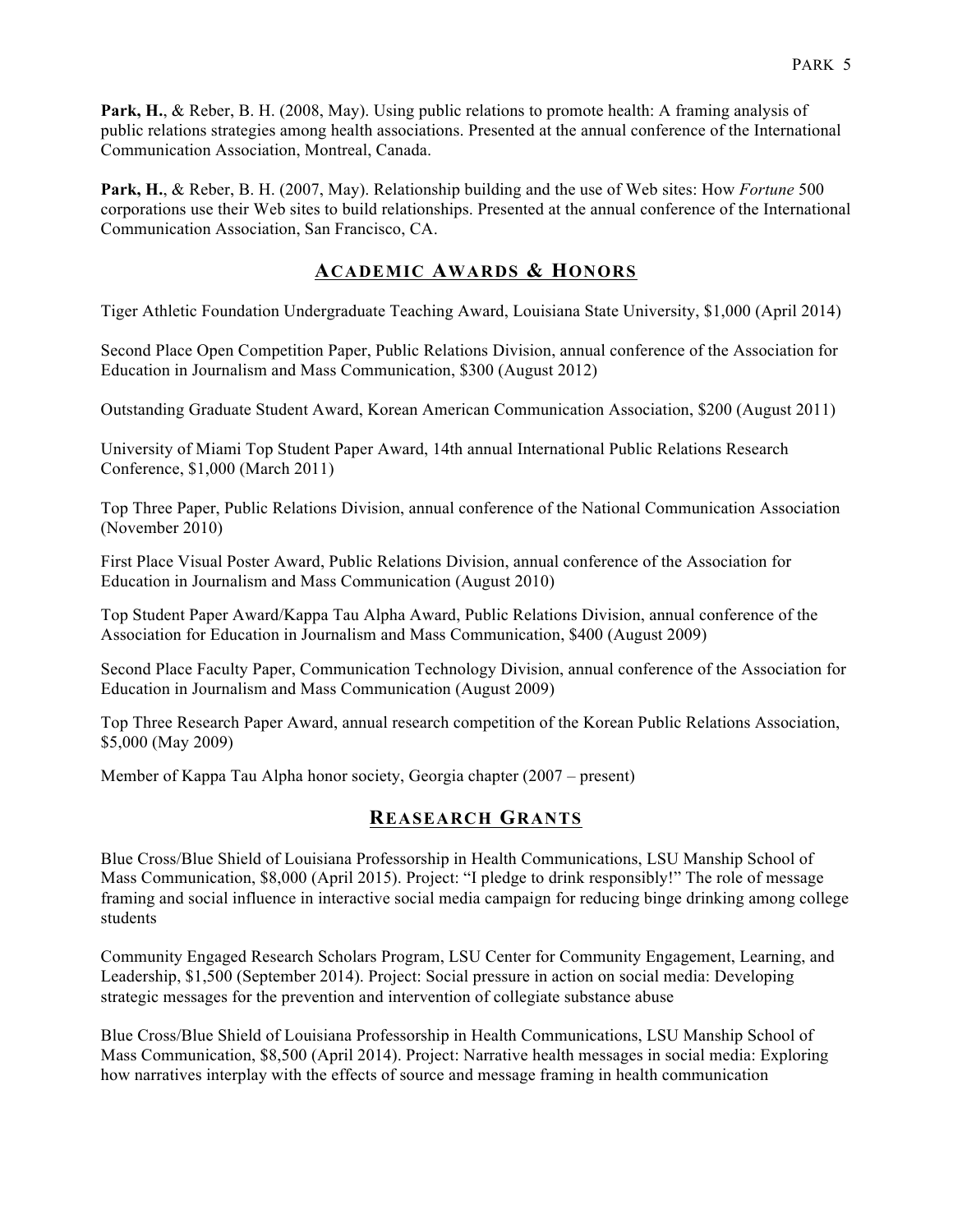Blue Cross/Blue Shield of Louisiana Professorship in Health Communications, LSU Manship School of Mass Communication, \$6,450 (May 2013). Project: Tweeting and friending as health communication: Examining social media strategies for health promotion and relationship building

Junior Faculty Summer Research Stipend Award, LSU Office of Research & Economic Department, \$5,000 (January 2013). Project: Understanding public knowledge and interest level to promote the safe use of dietary supplements

# **TEACHING & ADVISING**

## LOUISIANA STATE UNIVERSITY, BATON ROUGE, LOUISIANA

### *Courses Taught*

- MC 4002 Strategies for Public Relations and Social Media (Fall 2013, Fall 2014)
- MC 4004 Case Studies in Public Relations (Fall 2012)
- MC 4005 Public Relations Campaigns (Fall 2012, Spring 2013, Spring 2014, Spring 2015)
- MC 7001 Research Methods (Spring 2013, Spring 2014, Spring 2015)
- MC 7042 Foundations of Strategic Communication (Fall 2013, Fall 2014)

#### *Undergraduate Student Advisement*

- Distinguished Communicator Program advisees: Lindsey Miller (current), Elizabeth Hilton (current)
- Honors Theses advised: Kristin White (current), Katie Campbell (current)

#### *Graduate Student Advisement*

- Master's theses/projects chaired (5):
	- o Lauren Meyers (current), Ryan DeLaune (graduated in May 2015), Camille Ivy-O'Donnell (graduated in May 2015), Leslie Wells (graduated in May 2014), Lilliana Lopez (graduated in May 2014)
- Master's committees served on as committee member (16):
	- o Diana Cordero (current), Juliette Highland (current), TuVy Nguyen (current), Taylor Cox (graduated in May 2015), Ashley Lee (graduated in May 2015), John Evans (graduated in May 2015), Sarah Voelkel (graduated in May 2015), Dionell McNeal (graduated in August 2014), Andrea Chavez (graduated in May 2014), Ellen Sturgill (graduated in May 2014), Kathleen Jackson (graduated in May 2014), Megan Fambrough (graduated in December 2013), Silvia Medrano (graduated in December 2013), Rebecca Lang (graduated in December 2013), Christina Persaud (graduated in May 2013), Ali Loftin (graduated in May 2013)
- Dissertation committees chaired (2):
	- o Lindsay McCluskey (current), Myoung-Gi Chon (current)
- Dissertation committee served on as committee member (1):
	- o Young Kim (current)

## UNIVERSITY OF MISSOURI, COLUMBIA, MISSOURI

- JOUR 8018 Strategic Communication Research II (Fall 2010, Co-instructor): Online graduate course focusing on qualitative and quantitative research methods designed for professionals currently working in the field; co-taught with Dr. Shelly Rodgers
- JOUR 8006 Quantitative Research Methods (Spring 2011, Teaching Assistant): Graduate course for quantitative research methods and associated statistical analyses in journalism and mass communication